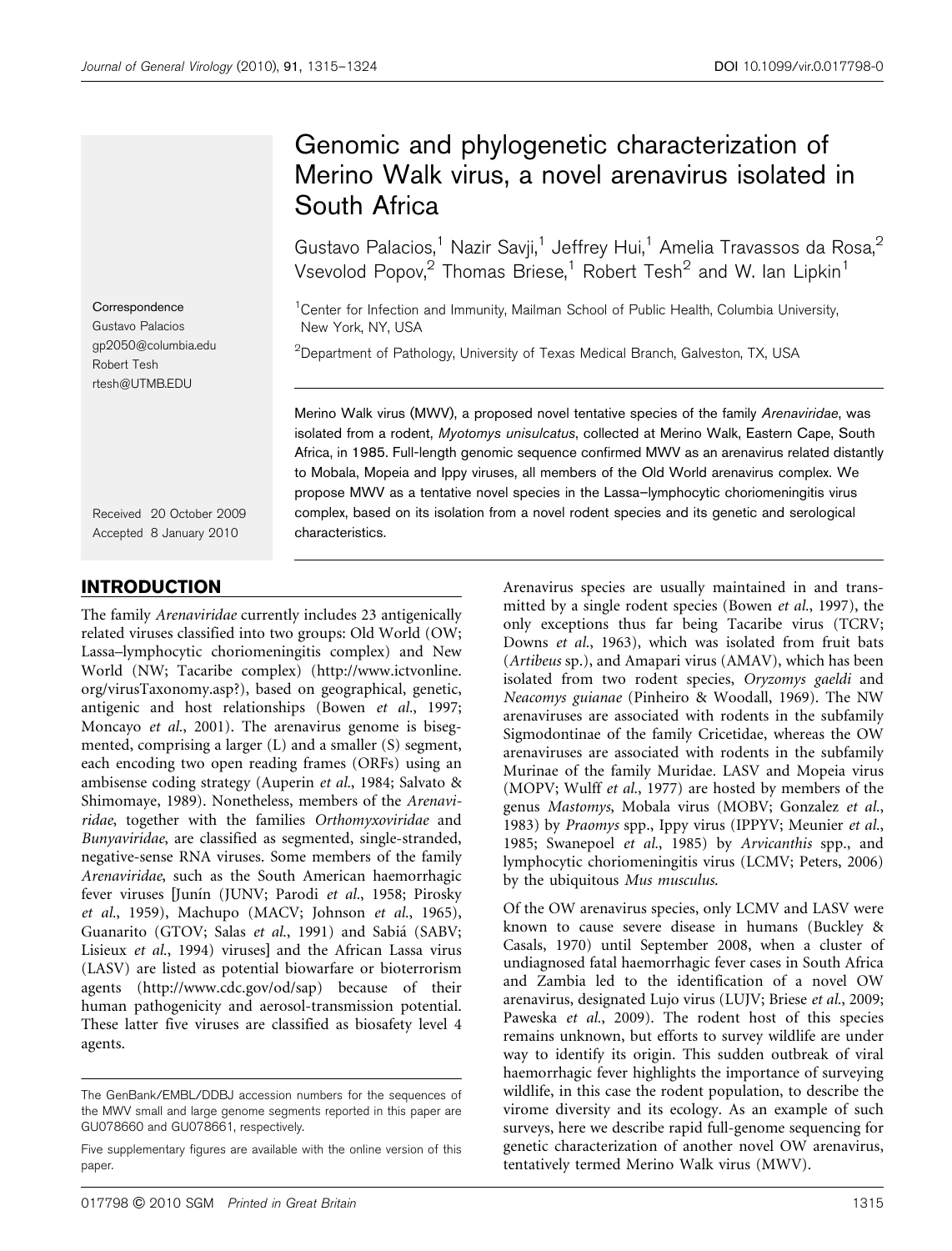# RESULTS AND DISCUSSION

# **Pathogenicity**

Newborn mice inoculated intracerebrally with MWV were moribund and died 10–11 days after infection. Adult ICR mice inoculated intraperitoneally with a 10 % suspension of the infected newborn mouse brains did not become ill, but subsequently developed antibodies to the virus.

In comparison, IPPYV kills intracerebrally inoculated suckling mice between 5 and 8 days after inoculation, with a mortality of 60 % (MOBV and MOPV show also a similar mortality) (Swanepoel et al., 1985). In general, LCMV and LASV are pathogenic for weaned mice, but not suckling mice (Salvato et al., 2005). We do not have any data on MWV serology in mice or humans. Given that MWV was isolated in 1985 and that other OW arenaviruses are associated with outbreaks of viral haemorrhagic fever in the same geographical region, serology should be pursued to determine whether MWV infects humans.

# **Serology**

Results of complement fixation (CF) tests comparing MWV with four other African arenaviruses (MOBV, MOPV, IPPYV and LCMV) are shown in Table 1. By this method, MWV was shown to be related antigenically to MOBV, MOPV and IPPYV, but unrelated to LCMV. However, the cross-CF tests indicate that MWV is antigenically distinct from these other arenaviruses.

### Transmission electron microscopy

In ultrathin sections of infected Vero cells, virions with typical arenavirus morphology were observed at the cell surface and in the process of budding from it (Fig. 1). They had diameters of 80–190 nm.

Table 1. Results of CF tests comparing MWV with other African arenaviruses

Values are shown as reciprocal of highest antiserum dilution/ reciprocal of highest antigen dilution. Homologous titres are shown in bold.

| Antigen      | Antibody   |             |                        |                 |         |  |  |  |  |  |  |  |  |  |  |
|--------------|------------|-------------|------------------------|-----------------|---------|--|--|--|--|--|--|--|--|--|--|
|              | <b>MWV</b> | <b>MOBV</b> | <b>MOPV</b>            | <b>IPPYV</b>    | $LCMV*$ |  |  |  |  |  |  |  |  |  |  |
| <b>MWV</b>   | 256/32     | 16/8        | 64/32                  | 8/8             | $0+$    |  |  |  |  |  |  |  |  |  |  |
| <b>MOBV</b>  | 16/32      |             | $512/128 \ge 1024/128$ | 32/32           |         |  |  |  |  |  |  |  |  |  |  |
| <b>MOPV</b>  | 16/32      | 128/128     | $\geqslant$ 1024/128   | 32/32           |         |  |  |  |  |  |  |  |  |  |  |
| <b>IPPYV</b> | 16/32      | 128/128     |                        | 512/128 512/512 |         |  |  |  |  |  |  |  |  |  |  |
| Control      | 0          | 0           | 0                      | $\theta$        | 0       |  |  |  |  |  |  |  |  |  |  |

 $*LCMV$  homologous titre=128/256.  $\dagger 0 = <8/<8.$ 



Fig. 1. MWV as observed at the plasma membrane of an infected Vero cell in an ultrathin section. Bar, 100 nm.

# Sequence acquisition and analysis

Consistent with the ambisense genome organization characteristic of members of the family Arenaviridae (Auperin et al., 1984; Charrel et al., 2008; Salvato & Shimomaye, 1989), the genome of MWV comprises two RNA segments: an L segment that encodes a large (L) polymerase-related ORF in the negative-sense orientation and a small RING-finger protein Z in the positive-sense orientation (GenBank accession no. GU078661), and an S segment that encodes a nucleocapsid protein (NP) in the negative-sense orientation and a glycoprotein precursor protein (GPC) in the positive-sense orientation (GenBank accession no. GU078660).

The result of the phylogenetic analysis of the GPC and L (Fig. 2a, b, respectively) and NP (Supplementary Fig. S1, available in JGV Online) ORFs indicated that, although distant from any other known OW arenavirus, MWV is consistently associated with MOBV, MOPV and IPPYV. No evidence of RNA segment reassortment or intersegmental recombination was discovered. The NP gene sequence of MWV differs from those of other arenaviruses by between 34.5 % (MOPV) and 49.5 % (Tamiami virus, TAMV) on the nucleotide level, and between 31.4 % (MOPV) and 55.5 % (TAMV) on the amino acid level (Table 2). Historically, phylogenetic classification of arenaviruses was based on analysis of partial areas of the NP gene. The degree of divergence is significantly higher than proposed cut-off values within  $(<10-12\%)$  or between  $(>21.5\%)$  OW arenavirus species (Bowen et al., 2000; Emonet et al., 2006).

# **ORFs**

Z protein. A conserved RING motif and shorter C-terminal domain resembling those present in NW arenaviruses is found in the 89 aa Z protein of MWV (10 kDa,  $pI=7.6$ ).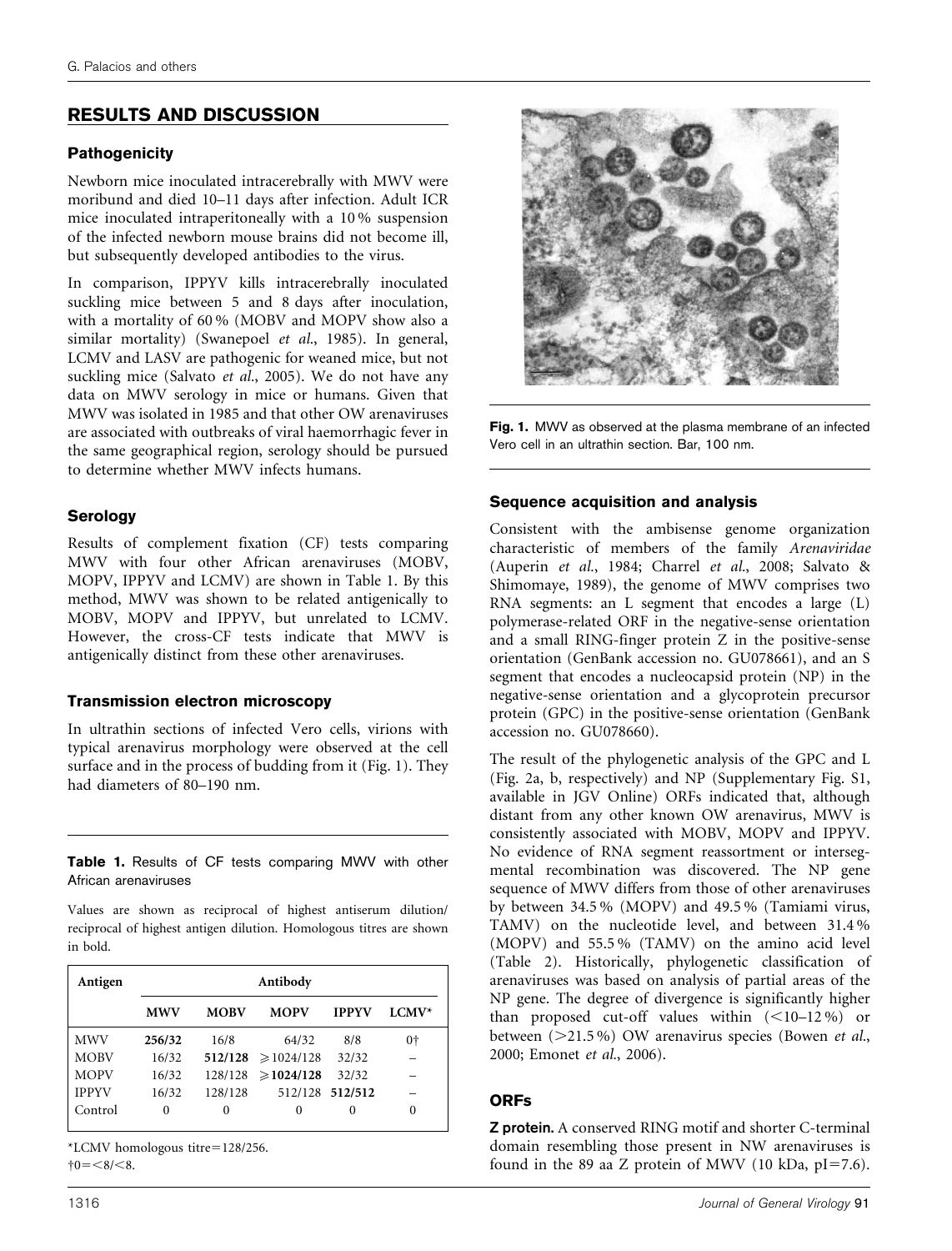



MWV includes the conserved N-terminal myristoylation site G<sub>2</sub>, implicated in membrane association during budding and interaction of Z with the viral glycoprotein complex (Capul et al., 2007; Perez et al., 2004; Strecker et al., 2006). The tryptophan residue conserved in the RING motif of other arenavirus Z proteins and in cellular ubiquitin ligases is found in the RING motif of MWV

(Joazeiro et al., 1999) (W44; Supplementary Fig. S2, available in JGV Online).

The Z protein of arenaviruses is critical in the budding of viral progeny, similar to matrix proteins of other negativesense RNA viruses; mutation analysis of the late (L) domains of the LASV and LCMV Z proteins demonstrated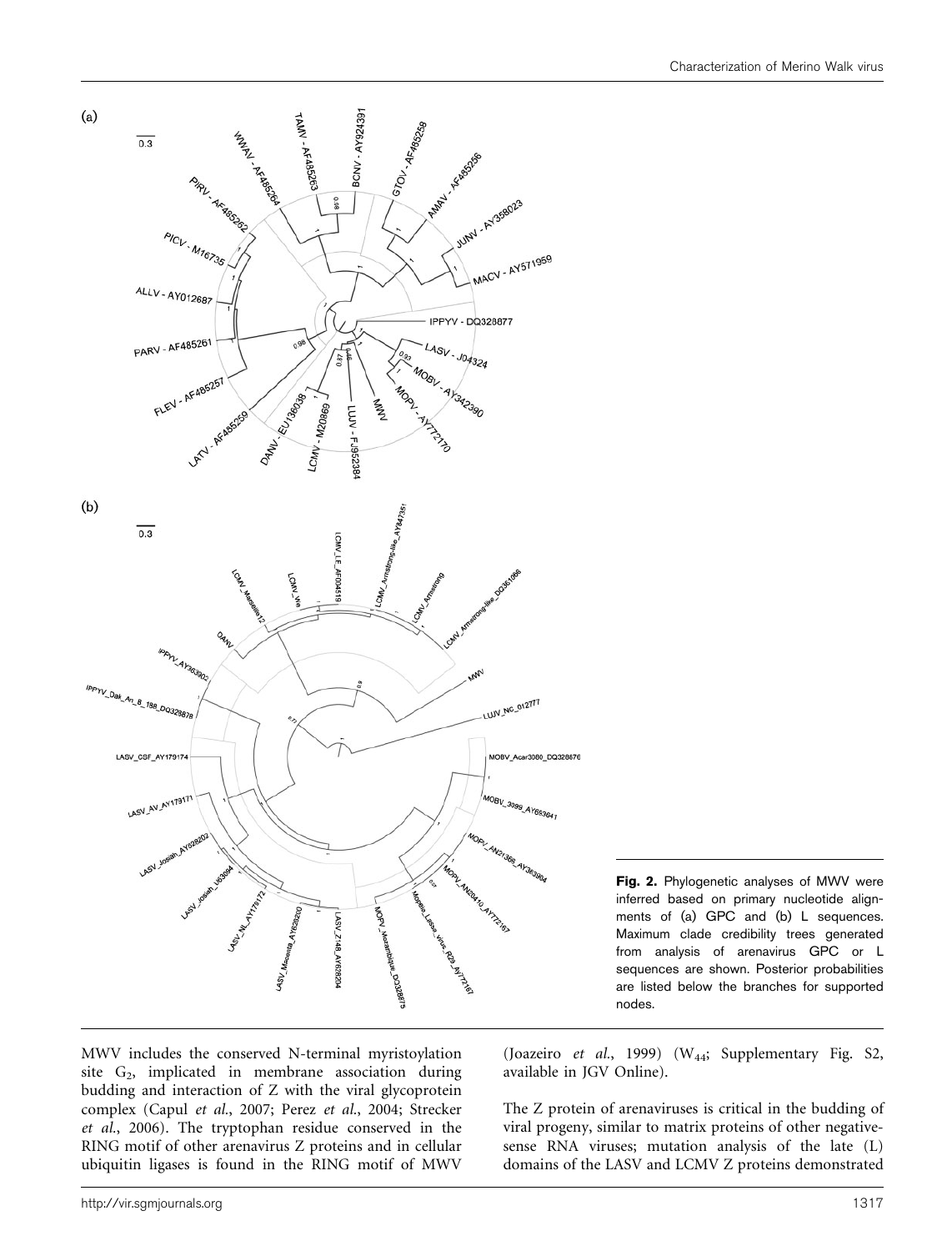#### **Table 2.** Percentage differences in NP sequence between arenavirus isolates

Nucleotide sequence differences (%) are shown above the diagonal; amino acid sequence differences (%) are shown below the diagonal.

| Virus LUJV DANV LCMV MOPV MOBV IPPYV LASV MWV GTOV AMAV MACV CPXV SABV TCRV JUNV CHPV OLVV LATV FLEV CATV PIRV ALLV BCNV SKTV NAAV TAMV PARV WWAV PICV |           |                |      |           |      |                                                                                                     |                     |           |  |                               |                                                                                                |                                                        |  |                          |                     |      |      |                     |                |      |      |
|--------------------------------------------------------------------------------------------------------------------------------------------------------|-----------|----------------|------|-----------|------|-----------------------------------------------------------------------------------------------------|---------------------|-----------|--|-------------------------------|------------------------------------------------------------------------------------------------|--------------------------------------------------------|--|--------------------------|---------------------|------|------|---------------------|----------------|------|------|
| LUJV                                                                                                                                                   |           | 38.7 38.9      |      | 39.7      |      | 42.0 40.4 41.6 40.7 46.9 47.6 45.0 46.6 46.5 46.0 46.7 46.7 46.9 48.0 45.5 45.6 44.0 45.1 46.2 47.1 |                     |           |  |                               |                                                                                                |                                                        |  |                          |                     |      |      | 46.4 49.4 46.2 47.2 |                |      | 45.8 |
| DANV 41.3                                                                                                                                              |           |                | 19.5 | 39.0      |      | 38.4 38.4 39.7 37.3 45.0 46.7 45.2 45.3 45.3 46.4 44.8 45.3 46.0 44.4 44.0 45.2 43.2 45.1 44.8 45.3 |                     |           |  |                               |                                                                                                |                                                        |  |                          |                     |      | 46.2 | 49.2 45.3           |                | 45.2 | 45.3 |
| LCMV                                                                                                                                                   | 40.8      | 5.8            |      | 38.1      | 38.3 | 38.4                                                                                                |                     |           |  |                               | 39.6 37.9 45.8 46.6 44.3 45.4 44.4 45.7 44.8 45.8 46.2 44.1 44.0 45.3 43.9 44.9 44.2 46.1      |                                                        |  |                          |                     |      | 46.1 |                     | 48.6 44.2      | 45.7 | 47.3 |
| MOPV 43.7                                                                                                                                              |           | 34.9 36.3      |      |           |      | 29.8 33.7                                                                                           |                     |           |  |                               | 31.9 34.5 46.9 46.3 44.7 43.6 45.8 46.2 46.0 46.3 45.3 44.8 45.3 44.7 44.6 44.5 45.1 44.8      |                                                        |  |                          |                     |      | 46.0 | 49.3                | -44.6          | 44.6 | 44.2 |
| MOBV 42.4 37.0                                                                                                                                         |           |                |      | 37.5 21.6 |      |                                                                                                     |                     |           |  |                               | 36.1 32.0 35.3 46.3 46.7 45.2 43.4 44.6 45.7 47.3 45.5 45.7 46.1 45.5 45.1 45.6 44.6 46.3 46.6 |                                                        |  |                          |                     |      | 46.9 | 48.3                | 44.3           | 45.8 | 46.1 |
| IPPYV                                                                                                                                                  | 44.4 37.1 |                | 37.2 | 29.7      | 29.3 |                                                                                                     |                     |           |  |                               | 35.0 35.2 46.6 46.9 45.2 45.3 46.9 46.9 45.4 46.3 46.7 47.9 47.8 45.5 44.7 46.7 46.3 45.5      |                                                        |  |                          |                     |      | 47.1 | 49.0                | 45.7           | 45.8 | 44.8 |
| LASV                                                                                                                                                   |           | 42.3 37.4 38.4 |      | 26.2      |      | 27.2 31.0 35.2 45.1 47.2 46.6 45.2 45.6 45.1 45.9 47.1 46.0 45.4 45.7 45.8 47.2 44.7 45.3 46.2      |                     |           |  |                               |                                                                                                |                                                        |  |                          |                     |      | 46.1 | 47.9                | 45.6           | 46.7 | 44.4 |
| MWV                                                                                                                                                    | 43.2 34.2 |                | 34.5 | 31.4      |      | 33.3 31.6 32.3                                                                                      |                     |           |  |                               | 45.8 46.1 44.7 46.6 45.2 46.5 45.2 45.7 47.3 46.7 45.6 44.8 44.5 44.9 45.0 44.9                |                                                        |  |                          |                     |      | 46.6 | 49.5                | 44.7           | 46.2 | 44.0 |
| GTOV                                                                                                                                                   |           | 52.6 49.6 48.5 |      | 48.7      | 49.9 | 49.6                                                                                                | 49.4 47.7           | 24.5 30.7 |  |                               | 26.6 34.0 32.3 30.4 32.4 39.2 37.6 41.2 42.2 41.3 42.8 42.8 42.3                               |                                                        |  |                          |                     |      | 41.8 | 45.2                | 41.4           | 42.4 | 41.3 |
| AMAV 52.6 49.3                                                                                                                                         |           |                | 48.3 | 49.6      | 49.7 | 49.3                                                                                                | 50.1 49.0 14.5      |           |  |                               | 32.7 26.6 33.5 32.4 31.9 31.9 36.3 37.8 42.2 43.2 42.4 42.1 43.2 43.0                          |                                                        |  |                          |                     |      | 43.5 | 47.0 41.3           |                | 43.7 | 41.3 |
| MACV 52.1 49.8                                                                                                                                         |           |                | 49.0 | 50.0      | 49.9 | 49.8                                                                                                |                     |           |  | 49.6 49.5 23.7 26.3 31.3 32.9 |                                                                                                | 28.7 23.7 34.3 36.9 37.8 40.7 42.0 40.0 41.6 41.0 42.4 |  |                          |                     |      | 42.8 | 44.8                | 41.2           | 42.3 | 42.0 |
| CPXV                                                                                                                                                   | 51.6 47.7 |                | 46.7 | 47.9      | 48.2 | 49.4                                                                                                |                     |           |  |                               | 48.4 50.0 17.9 17.4 25.9 34.2 32.6 32.0 33.0 37.3 37.2 42.4 42.5 42.5 41.4 43.9 43.9           |                                                        |  |                          |                     |      | 45.1 | 47.0                | 41.9           | 43.2 | 42.7 |
| SABV                                                                                                                                                   | 51.7 48.5 |                | 47.6 | 49.4      | 48.7 | 49.9 49.3 48.6 29.6 28.2 28.3 29.1                                                                  |                     |           |  |                               |                                                                                                | 35.3 33.3 25.2 40.1 38.8 43.1 42.7 43.0 41.3 41.7 43.9 |  |                          |                     |      | 44.5 | 44.9                | 42.2           | 42.4 | 42.3 |
| TCRV                                                                                                                                                   | 52.2 48.8 |                | 49.1 | 49.6      | 50.4 | 49.4 49.5 49.8 28.6 30.0 20.7                                                                       |                     |           |  | 30.2 33.5                     |                                                                                                | 27.8 33.6 39.0 37.9 42.2 43.5 41.6 41.0 43.0 43.5      |  |                          |                     |      | 44.0 |                     | 44.7 41.4      | 43.7 | 41.9 |
| <b>IUNV</b>                                                                                                                                            | 53.0 49.5 |                | 49.2 | 50.2      |      | 51.4 50.9 50.4 50.1 25.4 26.6 12.2 27.3 29.8 21.5 32.8 37.4 37.7 41.3 42.7 40.9 41.3 43.7 42.7      |                     |           |  |                               |                                                                                                |                                                        |  |                          |                     |      | 44.5 | 45.4 42.3           |                | 43.7 | 42.3 |
| CHPV                                                                                                                                                   | 52.6      | 47.5           | 47.6 | 49.0      | 49.3 | 49.7                                                                                                | 49.5 48.0 28.2 27.7 |           |  |                               | 29.1 28.2 16.2 31.7 30.1 39.2 38.6 42.0 41.7 41.5 42.0 42.0 42.8                               |                                                        |  |                          |                     |      | 43.0 | 46.1                | 41.4           | 43.5 | 42.6 |
| <b>OLVV</b>                                                                                                                                            |           | 53.5 49.6      | 49.9 | 50.4      |      | 50.5 51.4 49.7 50.6 38.0 37.6 37.8 36.1 38.2 40.0 39.1 38.0 27.7 39.7 41.8 39.7 39.1 41.6 42.8      |                     |           |  |                               |                                                                                                |                                                        |  |                          |                     |      | 42.6 | 44.5                | 40.3           | 42.5 | 39.7 |
| <b>LATV</b>                                                                                                                                            | 53.3 47.7 |                | 48.1 | 49.0      |      | 50.4 51.3 50.7 48.6 35.9 37.3 37.2 35.6 37.9 39.7 38.8 38.1 19.2 41.0 41.2 38.7 39.6 41.8 42.4      |                     |           |  |                               |                                                                                                |                                                        |  |                          |                     |      | 40.9 | 43.0                | 38.4           | 42.0 | 41.5 |
| <b>FLEV</b>                                                                                                                                            | 53.8 48.9 |                | 48.8 | 50.4      | 51.5 | 51.3 50.3 49.4 41.7 42.9 43.1 44.4 43.7 44.2 42.0 41.2 41.6 42.8                                    |                     |           |  |                               |                                                                                                |                                                        |  | 36.8 36.0 31.8 37.5 37.3 |                     |      | 38.7 | 41.1                | 29.8           | 38.0 | 35.3 |
| <b>CATV</b>                                                                                                                                            | 53.7 50.1 |                | 49.3 | 48.6      |      | 50.5 52.5                                                                                           |                     |           |  |                               | 50.1 50.6 45.0 46.4 45.5 46.9 45.4 46.8 45.9 43.8 44.2 43.1 35.8                               |                                                        |  |                          | 36.7 36.5 28.4 22.7 |      | 23.0 | 29.8                | 37.0           | 23.0 | 37.1 |
| PIRV                                                                                                                                                   | 49.8      | 45.1           | 44.8 | 48.0      | 50.6 | 48.0                                                                                                |                     |           |  |                               | 50.6 47.5 41.7 43.3 43.6 44.1 43.5 43.1 43.3 41.6 40.4 40.3 32.4 37.5 34.8 36.4 36.8           |                                                        |  |                          |                     |      | 38.4 | 39.8                | 35.8           | 38.0 | 34.6 |
| ALLV                                                                                                                                                   | 51.9 47.9 |                | 48.5 | 48.6      |      | 49.5 50.0 47.2 47.9 43.5 43.0 42.3 42.9 43.6 41.5 42.4 41.8 41.0 40.5 25.7 38.5 29.6 37.0 36.2      |                     |           |  |                               |                                                                                                |                                                        |  |                          |                     |      | 37.6 | 39.1 32.6           |                | 36.6 | 30.0 |
| BCNV                                                                                                                                                   | 52.5 48.8 |                | 47.8 | 48.9      |      | 51.4 50.7 50.6 49.4 45.2 45.9 45.9 47.0 45.1 46.1 45.7 43.6 43.2 41.8 34.9 17.8 36.4 35.4           |                     |           |  |                               |                                                                                                |                                                        |  |                          |                     | 26.6 | 28.6 | 30.8                | 36.3           | 27.9 | 37.3 |
| SKTV                                                                                                                                                   |           | 53.6 49.7      | 49.5 | 48.7      | 50.5 | 51.6 50.1 49.9 45.3 47.1 47.0 47.4 45.6 46.8 46.8 44.7 44.4 42.0 37.1 11.4 37.6 37.2 16.9           |                     |           |  |                               |                                                                                                |                                                        |  |                          |                     |      | 24.2 | 29.6                | 38.0           | 22.9 | 38.3 |
| NAAV                                                                                                                                                   | 52.2 49.1 |                | 48.6 | 48.5      |      | 51.1 52.4 50.4 50.4 44.2 45.1 46.1 46.2 45.3 45.8 44.5 43.2 44.7 41.7 36.3 14.6 38.1 36.7 20.5 15.4 |                     |           |  |                               |                                                                                                |                                                        |  |                          |                     |      |      |                     | 30.2 37.4      | 16.0 | 38.1 |
| TAMV 57.2 54.5                                                                                                                                         |           |                | 53.6 | 53.4      | 55.1 | 56.8                                                                                                |                     |           |  |                               | 55.3 55.5 49.1 50.4 49.1 49.7 47.8 49.6 48.0 47.6 45.7 46.1 41.8 22.5 40.9 42.9 25.0 22.3      |                                                        |  |                          |                     |      | 23.9 |                     | 39.2           | 31.3 | 40.6 |
| PARV                                                                                                                                                   |           | 51.9 48.4 47.5 |      | 46.6      | 50.3 | 50.0                                                                                                |                     |           |  |                               | 49.4 47.5 42.1 43.2 43.5 44.2 43.7 43.4 42.5 41.6 41.9 41.4 21.9 38.5 32.3 28.1 34.6 38.7      |                                                        |  |                          |                     |      | 38.2 | 41.8                |                | 37.1 | 34.8 |
| WWAV 52.8 49.9                                                                                                                                         |           |                | 49.3 | 47.8      |      | 50.5 50.9                                                                                           |                     |           |  |                               | 50.3 50.3 44.8 45.3 44.4 46.3 44.9 45.5 45.0 43.6 44.1 42.2 37.8 13.5 37.1 36.9 18.4 14.3      |                                                        |  |                          |                     |      | 9.3  |                     | 23.7 39.2      |      | 36.7 |
| PICV 52.2 50.2 50.5 48.0 51.0 49.8 50.1 47.7 43.1 43.3 44.2 45.7 43.0 44.0 44.0 42.8 42.9 42.6 30.8 37.0 29.6 23.8 36.1 37.0                           |           |                |      |           |      |                                                                                                     |                     |           |  |                               |                                                                                                |                                                        |  |                          |                     |      | 36.9 |                     | 40.4 32.9 35.8 |      |      |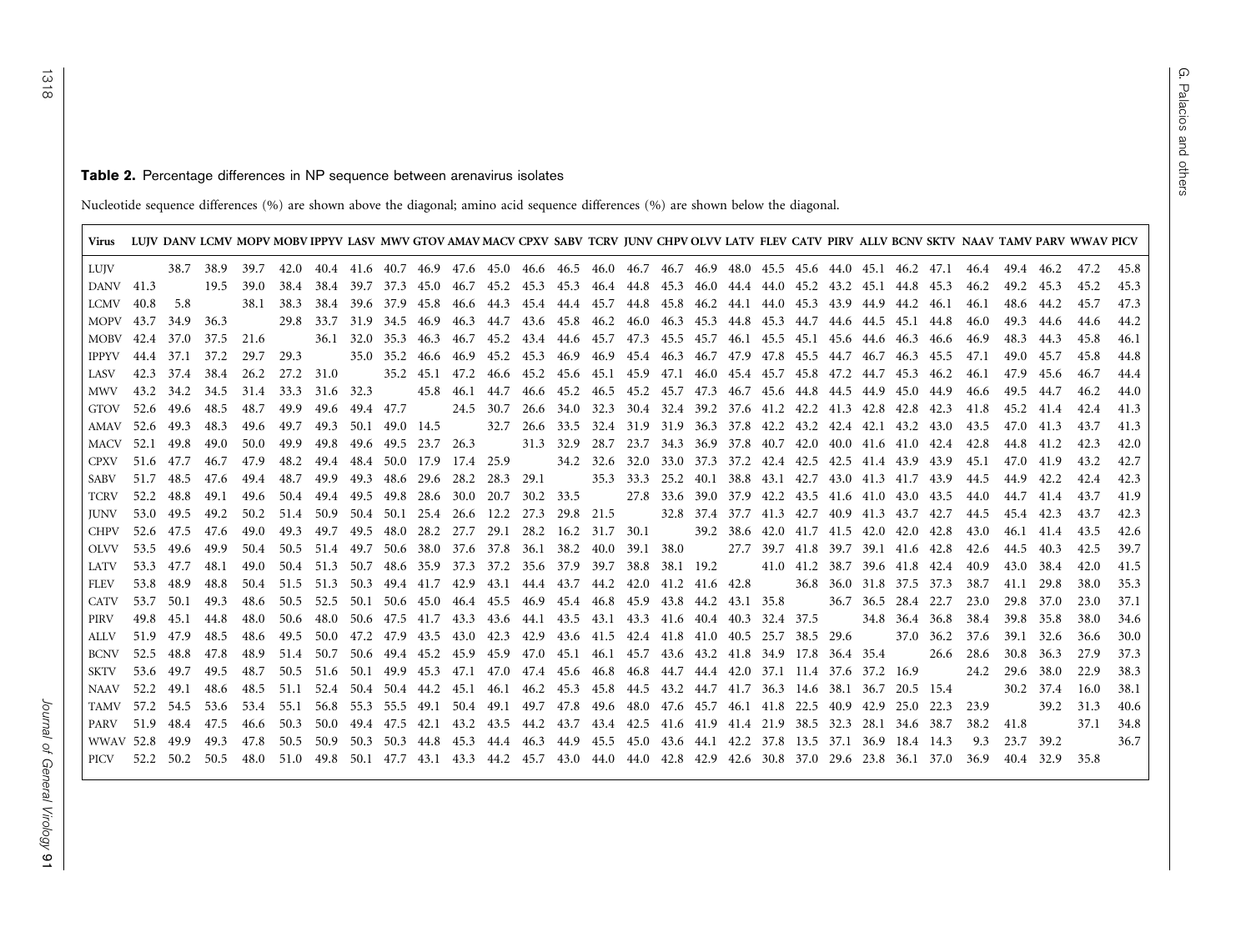that their abrogation impairs budding completely (Perez et al., 2003; Strecker et al., 2003). Two L-domain motifs have been identified in the C terminus of the LASV Z protein. The first motif (PTAP) mediates recognition of the tumour-susceptibility gene 101 (Tsg101; Perez et al., 2003), whilst the second motif (PPPY) acts as a Nedd4-like ubiquitin ligase-recognition motif (Staub et al., 1996). Those motifs are also conserved in the OW arenaviruses MOBV, MOPV and IPPYV. In contrast, only one motif has been recognized in the LCMV Z protein  $(P_{85}PPY)$  (Perez et al., 2003). It is not possible to recognize any known L domains in the MWV Z ORF. MWV is not unique in this feature; TCRV also does not show canonical L domains. Instead, TCRV Z contains an ASAP sequence that partially mimics the L domain, PTAP. Similarly, MWV contains a PTCP domain that might also mimic the PTAP domain, although more distantly due to its polarity properties. Recently, similar L-domain motifs have been described in other viruses, including  $YP(x)_nL$  in the p9 region of equine infectious anemia virus Gag protein (Puffer et al., 1997) and the YRKL sequence in the matrix protein of influenza virus (Hui et al., 2003).

#### Large RNA-dependent RNA polymerase protein (RdRp; L). The less divergent areas of the 2001 aa MWV RdRp

 $(230 \text{ kDa}, \text{pI}=6.8)$  overlap conserved areas among all other arenaviruses, confirming their association with function: region I (position 1–250), region II (position 500–900) (Supplementary Fig. S3a, available in JGV Online), region III (position 1000–1650; RNA replicase domain) and region IV (position 1750–1900). Region III is characterized by the motifs in the catalytic domain termed pre-A, A, B, C, D and E (Delarue et al., 1990; Müller et al., 1994; Poch et al., 1989; Vieth et al., 2004) (Supplementary Fig. S3b).

**NP.** The 561 aa NP of MWV (62.2 kDa,  $pI=9.0$ ) shows between 45 and 53 % conservation at the amino acid level (51–56 % at the nucleotide level) to those of NW arenaviruses, and between 57 and 72 % (59–66 % at the nucleotide level) to those of OW arenaviruses (Table 2; Supplementary Fig. S4, available in JGV Online). The following amino acid motifs previously described in the family are all well-conserved (Gonzalez et al., 1996): (a) mixed-charge segment at the N-terminal region (Parisi et al., 1996); (b) the atypical ribonucleoprotein consensus sequence motif (RNP-1) (Parisi et al., 1996); (c) zinc-finger motif in the C-terminal region (Parisi et al., 1996); and (d) the cytotoxic T-lymphocyte (CTL) epitope  $G_{123}VYMGNL$ described in LCMV (Whitton et al., 1989). Another



Fig. 3. Phylogenetic analysis of MWV based on secondary structure alignments of G1 sequences. Receptors reported to interact with the G1 glycoprotein moiety are shown, where  $\bullet$  represents NW arenaviruses using TfR1, represents viruses using host TfR1, but not human receptors, and  $\circ$  indicates OW and clade C NW arenaviruses that use  $\alpha$ -DG.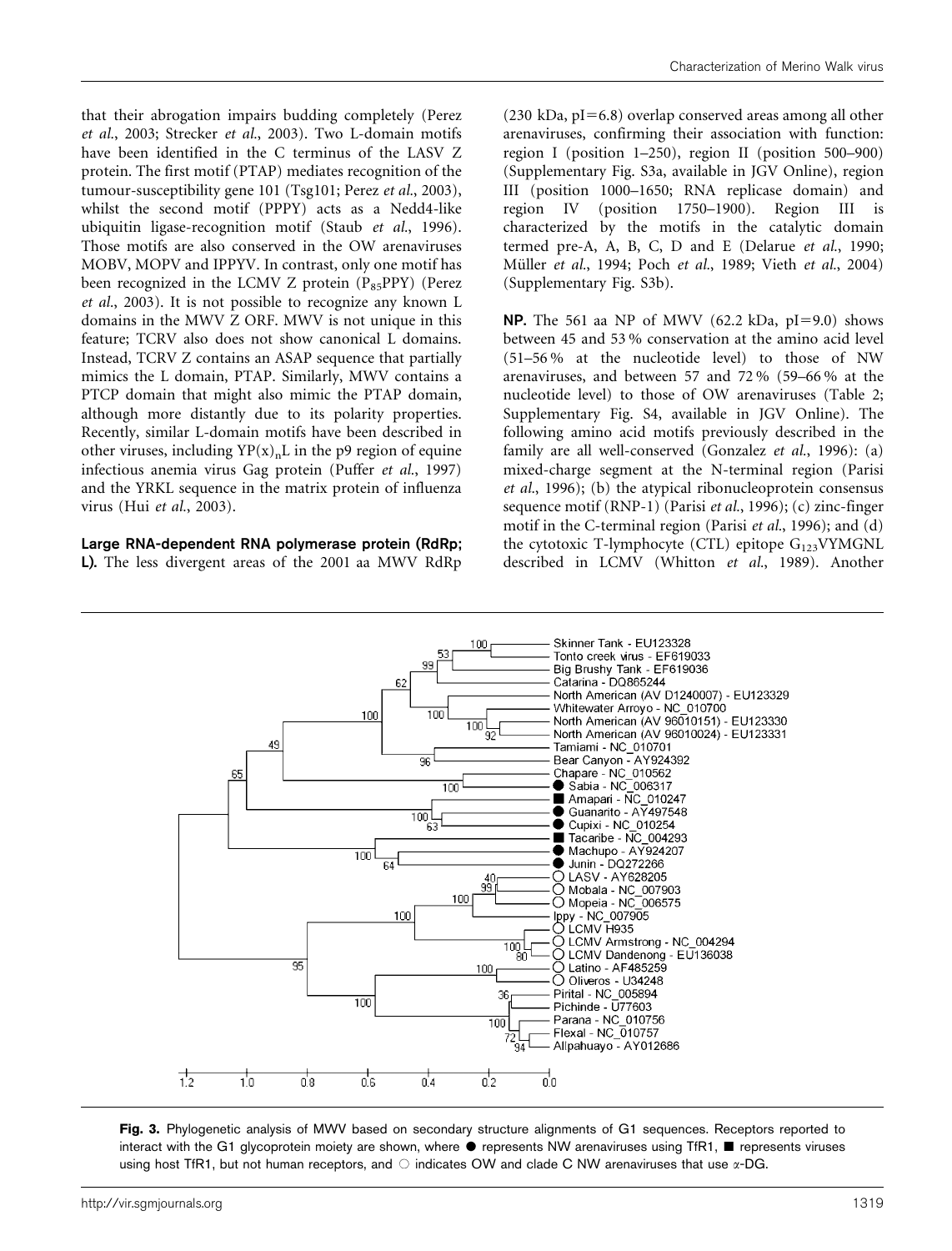potential CTL epitope,  $Y_{315}$ IACRTSIV as found in LCMV, is not well-conserved, similar to LUJV. A potential antigenic site in the mixed-charge area of the LASV NP (RKSKRND; Gonzalez et al., 1995) has the sequence R55KEKRDD in MWV.

GPC. The 497 aa MWV GPC preprotein precursor  $(56.3 \text{ kDa}, \text{pI}=8.5)$  is cleaved cotranslationally into a stable signal peptide and an immature precursor, which is subsequently processed by the host signal signalase (S1P) into the G1 and G2 fragments (Beyer et al., 2003; Burns & Buchmeier, 1991, 1993; Lenz et al., 2001; Neuman et al., 2005; Rojek et al., 2008b). The G1 segment is the area of lowest conservation of the whole GPC (Supplementary Fig. S5a, available in JGV Online).

Using the SignalP algorithm, S1P is predicted to cleave the signal peptide of MWV between A and  $T_{60}$ . The two hydrophobic domains found in arenaviruses are in the 59 aa signal peptide of MWV (6.4 kDa,  $pI=4.9$ ) (Eichler et al., 2004). The sequence also displays a conserved  $G_2$  that has been implicated in myristoylation of JUNV (York et al., 2004).

By comparison with other arenaviruses, S1P cleavage of RRLK265 may lead to separation of G1 (261 aa, 29.2 kDa,  $pI=6.8$ ) from G2 (232 aa, 26.6 kDa,  $pI=8.5$ ) (Beyer et al., 2003; Lenz et al., 2000; Rojek et al., 2008a). Although the G2 fragment contains unique amino acid residues in several positions, it is generally well-conserved with respect to other arenaviruses (Supplementary Fig. S5b).

Two receptors are reported to interact with the G1 glycoprotein moiety of arenaviruses. Alpha-dystroglycan  $(\alpha$ -DG) (Cao et al., 1998) binds OW arenaviruses LASV and LCMV and the non-pathogenic clade C NW arenaviruses Oliveros virus (OLVV) and Latino virus (LATV) (Spiropoulou et al., 2002). Transferring receptor 1 (TfR1) binds the pathogenic NW arenaviruses JUNV, MACV, GTOV and SABV (Radoshitzky et al., 2007) (Fig. 3). Structural alignment of the MWV G1 with those of representative members of the OW and NW clade C arenaviruses might correlate with its receptor usage.



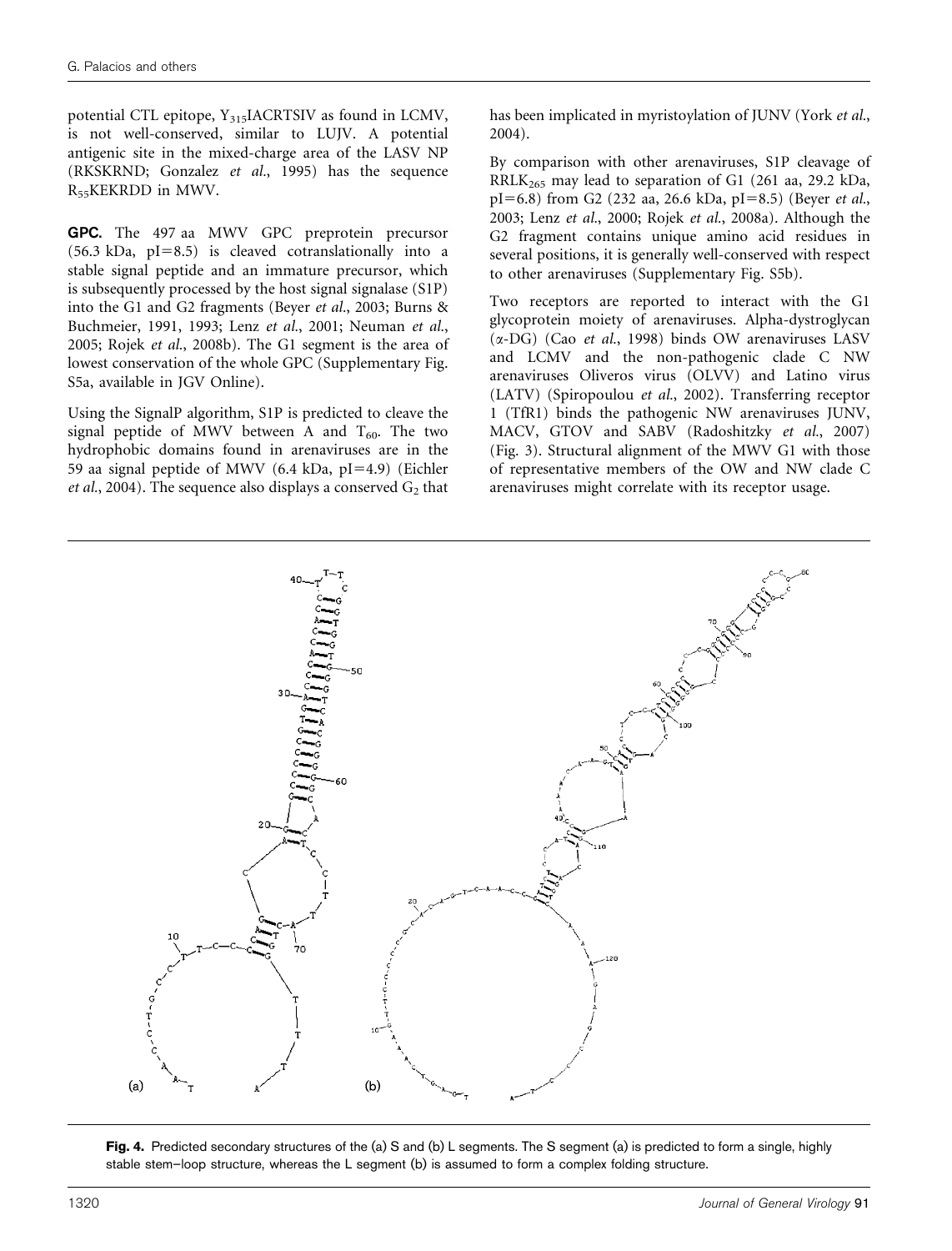#### Non-translated sequence analysis

The  $5'$  and  $3'$  non-coding regions (NCRs) of the S segment are 52 and 60 nt long, respectively. The S segment intergenic region (IR) of MWV comprises 72 nt and is predicted to form a single, highly stable stem–loop structure (Fig. 4a). The S segment IR of SABV has been reported to form three such structures (Gonzalez et al., 1996), whereas those of JUNV, TCRV, OLVV, Flexal virus (FLEV), GTOV, LATV, MACV, AMAV, Cupixi virus (CPXV) (all NW) and of the OW virus MOPV can fold into two (Archer & Rico-Hesse, 2002; Bowen et al., 1996; Ghiringhelli et al., 1991; Iapalucci et al., 1991; Wilson & Clegg, 1991). Those of the NW viruses Pichinde virus (PICV), Paraná virus (PARV), Pirital virus (PIRV), Allpahuayo virus (ALLV; Moncayo et al., 2001) and Whitewater Arroyo virus (WWAV; Fulhorst et al., 1996), and of the OW viruses LASV and LCMV, appear to form only a single stem–loop structure (Archer & Rico-Hesse, 2002; Auperin et al., 1984, 1986; Charrel et al., 2001; Moncayo et al., 2001; Romanowski & Bishop, 1985). The L segment has a 5' NCR of 99 nt, a 3' NCR of 23 nt and an IR of 122 nt that can be assumed to form a complex folding structure, as observed in other arenavirus L segment IRs (Fig. 4b) (Archer & Rico-Hesse, 2002).

# Conclusion

Our analysis of the genomic and biological characteristics of MWV indicates that it is a novel virus related only distantly to other known arenaviruses. MWV fulfils the majority of the parameters established by the International Committee on Taxonomy of Viruses for species demarcation within the genus Arenavirus: (i) association with a specific host species. Myotomys unisulcatus is a member of the rodent subfamily Muridae; this is the first arenavirus detected in rodents of the genus Myotomys. (ii) Substantive differences in antigenic cross-reactivity. MWV has antigenic cross-reactivity with MOBV, MOPV and IPPYV, but no reactivity with LCMV. (iii) Substantive sequence difference from other known species in the genus. The observed lowest nucleotide sequence divergence with the closest arenavirus species, MOPV, was 34.5 %. The lowest amino acid sequence divergence with the same species was 31.4 %. Two parameters remain undefined: (iv) the distribution of this virus within a defined geographical area (southern Africa) and (v) pathogenicity (or not) for humans. We have tentatively named this species Merino Walk virus (MWV), following the standard nomenclature of naming arenaviruses by their geographical origin, and we propose SPU 353-85 as its reference genome (prototype).

# METHODS

Source of virus. The prototype strain of MWV, SPU 353-85, was isolated in 1985 from a bush Karoo rat, Myotomys unisulcatus, captured at Merino Walk, Eastern Cape, South Africa (Fig. 5).



Fig. 5. Known geographical distribution of arenaviruses in Africa based on isolation. MOBV, MOPV and IPPYV, which have not been associated with disease in humans, are shown by  $\blacklozenge$ . LASV ( $\Diamond$ ) and LUJV  $\langle \Diamond \rangle$  are associated with haemorrhagic fever. The arrow indicates the approximate location where MWV was recovered  $(①)$ .

Myotomys unisulcatus is endemic to southern Africa (Skinner & Smithers, 1990), confined primarily to the semi-arid Karoo region of the South-West Arid Zone (Davis, 1962; Skinner & Smithers, 1990), but occasionally found in the South-West Cape Zone (Davis, 1962). Myotomys unisulcatus (previously known as Otomys unisulcatus) is a member of the family Muridae (Musser & Carleton, 2005).

Virus isolation and immunological characterization. Tissue samples were homogenized mechanically in 650 µl virus isolation medium  $[1 \times \text{minimum essential medium } (MEM), 2.2 \text{ g } NaHCO<sub>3</sub>)$  $1^{-1}$ , 10% fetal bovine serum (FBS) and 2 × antibiotic/antimycotic solution (400 U penicillin ml<sup>-1</sup>, 400 µg streptomycin ml<sup>-1</sup>, 1 µg amphotericin  $B$   $ml^{-1}$ )]. Homogenized tissues were centrifuged (6700  $g$  for 10 min) to pellet debris, and an aliquot (100  $\mu$ l) of the clarified supernatant was used to inoculate Vero cells. Cells were maintained in MEM supplemented with 5 % FBS and  $2 \times$  antibiotic/ antimycotic solution, and incubated at  $37 °C$  in a humidified atmosphere containing 5 % CO<sub>2</sub>.

Antigens and immunological reagents. In addition to MWV, the following viruses were used to prepare the antigens and immune reagents: IPPYV (strain Dak An B 188d), MOPV (strain AN 20410) and MOBV (strain ACAR 3080-MRC 5P2). Antigens for use in CF tests were prepared from infected newborn mouse brain by the sucrose–acetone extraction method (Beaty et al., 1995). Immunizing antigens were 10 % crude brain suspensions of infected mice in PBS.

Specific hyperimmune mouse ascitic fluids (MAF) were prepared against the arenavirus prototype strains listed above. The immuniza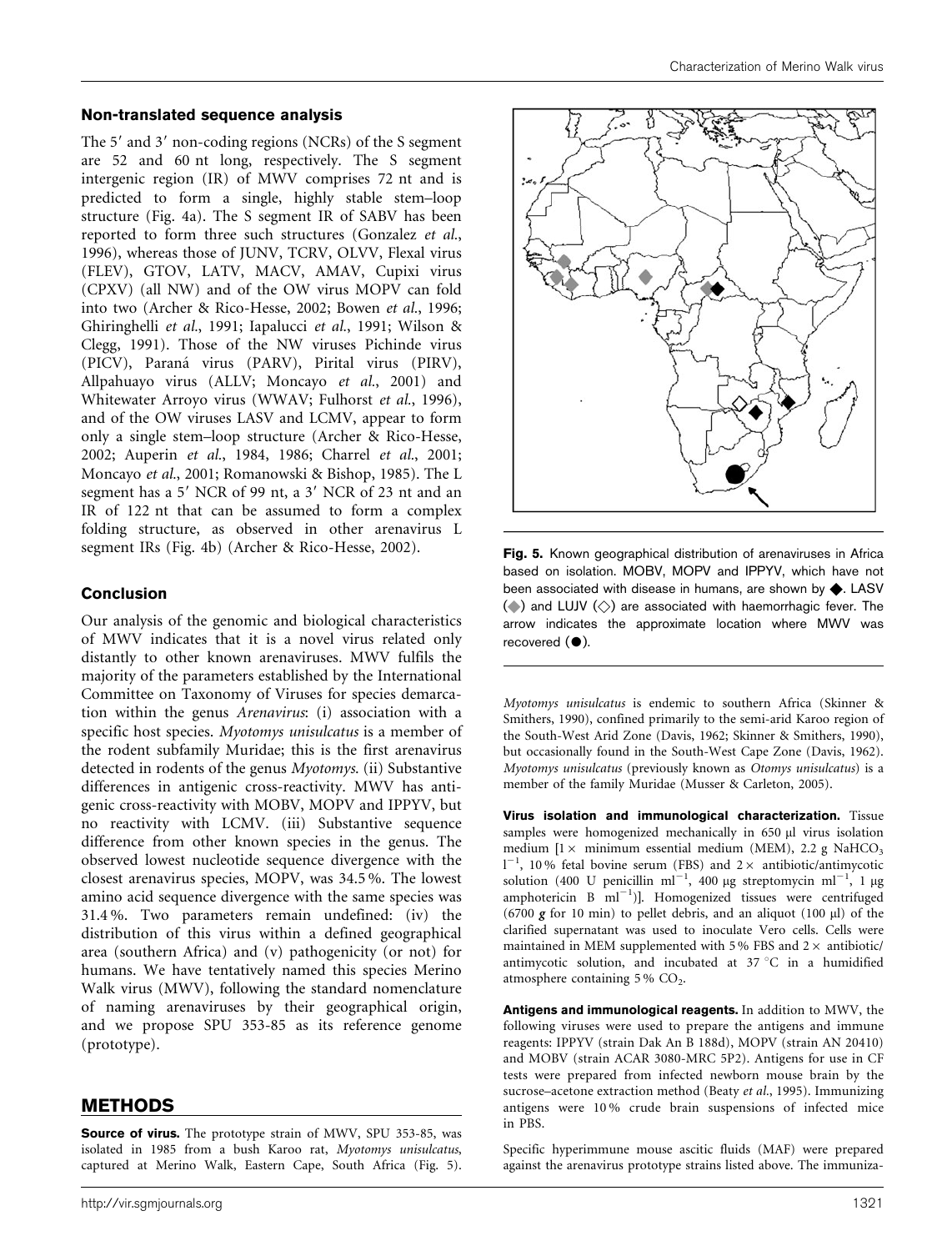tion schedule consisted of four weekly intraperitoneal injections of mouse brain antigen mixed with Freund's adjuvant, as described previously (Fulhorst et al., 1997). Following the fourth injection, sarcoma 180 cells were also injected intraperitoneally to induce ascites formation. The lymphocytic choriomeningitis MAF was produced by the same method, but was obtained from the NIAID Reference Reagents Program (V-580-701-562). All animal work was carried out under an animal protocol approved by the University of Texas Medical Branch.

Serology. CF tests were performed, using a microtechnique (Beaty et al., 1995), with two full units of guinea pig complement. Titres were recorded as the highest dilutions giving  $3+$  or  $4+$  fixation of complement on a scale of 0 (complete haemolysis) to  $4+$  (no haemolysis).

Transmission electron microscopy. For ultrastructural analysis, infected cells were fixed in 2 % paraformaldehyde/2.5 % glutaraldehyde (Polysciences Inc.) in 100 mM phosphate buffer, pH 7.2, for 1 h at room temperature. Samples were washed in phosphate buffer and post-fixed in 1 % osmium tetroxide (Polysciences Inc.) for 1 h. Samples were then rinsed extensively in distilled  $H_2O$  (d $H_2O$ ) prior to en bloc staining with 1 % aqueous uranyl acetate (Ted Pella Inc.) for 1 h. Following several rinses in  $dH_2O$ , samples were dehydrated in a graded series of ethanol and embedded in Eponate 12 resin (Ted Pella Inc.). Sections of 95 nm were cut with uranyl acetate and lead citrate, and viewed on a JEOL 1200 EX transmission electron microscope (JEOL USA Inc.).

Genomic sequencing. The protocol for preparation of genomic material for pyrosequencing has been published in detail elsewhere (Palacios et al., 2008). MWV was extracted by using TRIzol LS (Invitrogen). Total RNA extracts were treated with DNase I (DNAfree; Ambion) and cDNA was subjected to a modified DOP-PCR procedure (Palacios et al., 2007). Products  $>$  70 bp were selected by column purification (MinElute; Qiagen) and ligated to specific adapters for sequencing on a 454 Genome Sequencer FLX (454 Life Sciences) without fragmentation of the cDNA (Cox-Foster et al., 2007; Margulies et al., 2005; Palacios et al., 2008). Software programs accessible through the analysis applications at the GreenePortal website (http://tako.cpmc.columbia.edu/Tools/) were used for removal of primer sequences, redundancy filtering and sequence assembly. With primers designed by using pyrosequence data, gaps between the aligned fragments were rapidly filled by specific PCR amplification. Conventional PCRs were performed with HotStar polymerase (Qiagen) on PTC-200 thermocyclers (Bio-Rad): an enzyme-activation step of 5 min at 95 °C was followed by 45 cycles of denaturation at 95 °C for 1 min, annealing at 55 °C for 1 min and extension at 72 °C for 1–3 min depending on the expected amplicon size. Specific primer sequences are available upon request. Amplification products were run on 1 % agarose gels, purified (MinElute; Qiagen) and sequenced directly in both directions with ABI PRISM Big Dye Terminator 1.1 Cycle Sequencing kits on ABI PRISM 3700 DNA Analyzers (Perkin-Elmer Applied Biosystems). Terminal sequences were generated by using a universal arenavirus primer targeting the conserved viral termini (5'-CGCACMGDGGATCCTAGGC), combined with four specific primers positioned near the ends of each segment. Sequence was verified by classical dideoxy sequencing using primers designed along the draft sequence. The assembled data revealed a classical arenavirus genome structure (GenBank accession nos GU078660 and GU078661).

Phylogenetic analysis. A set of OW and NW arenavirus sequences (50 for the L segment; 95 for the GPC gene; 116 for the NP gene) comprising all arenavirus sequences available from GenBank (June 2009) were used to assess the phylogenetic history of MWV. All arenavirus sequences were aligned by using the CLUSTAL algorithm [as

implemented in the MEGA package (version 3); Kumar et al., 2004] at the amino acid level, with additional manual editing to ensure the highest possible quality of the alignment. Bayesian phylogenetic analyses of the sequence differences among the S and L segments of arenaviruses were conducted by using the BEAST, BEAUti and Tracer analysis software packages (Drummond & Rambaut, 2007). Preliminary analyses were run for 10 000 000 generations with the HKY+G nucleotide-substitution model to select the clock and demographic models most appropriate for the GPC, NP and L datasets. An analysis of the marginal likelihoods indicated that the relaxed lognormal molecular clock and constant population size model was decisively chosen ( $log_{10}$  Bayes factors=78.416 for GPC ORF, 11.127 for NP and 25.097 for L). Final data analyses included Markov chain Monte Carlo chain lengths of 10 000 000 generations, with sampling every 1000 states.

Reference arenavirus G1 sequences were aligned by using PROMALS 3D software and 3D T-Coffee to obtain a secondary-structure alignment. Resulting alignments were analysed with the same parameters as described above.

Sequence analysis. Programs of the Geneious package (Biomatters, NZ) were used for sequence assembly and analysis; percentage sequence identities were calculated by using MEGA. Topology and targeting predictions were generated by employing SignalP, NetNGlyc, TMHMM (http://www.cbs.dtu.dk/services), the web-based version of TopPred2 (http://bioweb.pasteur.fr/seqanal/interfaces/ toppred.html) and Phobius (http://phobius.sbc.su.se/) (Bendtsen et al., 2004; Claros & von Heijne, 1994; Käll et al., 2004; Krogh et al., 2001).

# ACKNOWLEDGEMENTS

We are grateful to Robert Swanepoel for providing isolate SPU 353- 85. This work was supported by National Institutes of Health awards AI051292, U54 AI57158 (North-east Biodefense Center – W. I. L.) and NO1 AI30027, and by Google.org and the US Department of Defense.

# REFERENCES

Archer, A. M. & Rico-Hesse, R. (2002). High genetic divergence and recombination in arenaviruses from the Americas. Virology 304, 274– 281.

Auperin, D. D., Romanowski, V., Galinski, M. & Bishop, D. H. (1984). Sequencing studies of pichinde arenavirus S RNA indicate a novel coding strategy, an ambisense viral S RNA. J Virol 52, 897–904.

Auperin, D. D., Sasso, D. R. & McCormick, J. B. (1986). Nucleotide sequence of the glycoprotein gene and intergenic region of the Lassa virus S genome RNA. Virology 154, 155–167.

Beaty, B., Calisher, C. & Shope, R. (1995). Arboviruses. In Diagnostic Procedures for Viral, Rickettsial and Chlamydial Infections, 7th edn, pp. 189–212. Edited by E. H. Lennette, D. A. Lennette & E. T. Lennette. Washington, DC: American Public Health Association.

Bendtsen, J. D., Nielsen, H., von Heijne, G. & Brunak, S. (2004). Improved prediction of signal peptides: SignalP 3.0. J Mol Biol 340, 783–795.

Beyer, W. R., Popplau, D., Garten, W., von Laer, D. & Lenz, O. (2003). Endoproteolytic processing of the lymphocytic choriomeningitis virus glycoprotein by the subtilase SKI-1/S1P. J Virol 77, 2866–2872.

Bowen, M. D., Peters, C. J. & Nichol, S. T. (1996). The phylogeny of New World (Tacaribe complex) arenaviruses. Virology 219, 285–290.

Bowen, M. D., Peters, C. J. & Nichol, S. T. (1997). Phylogenetic analysis of the Arenaviridae: patterns of virus evolution and evidence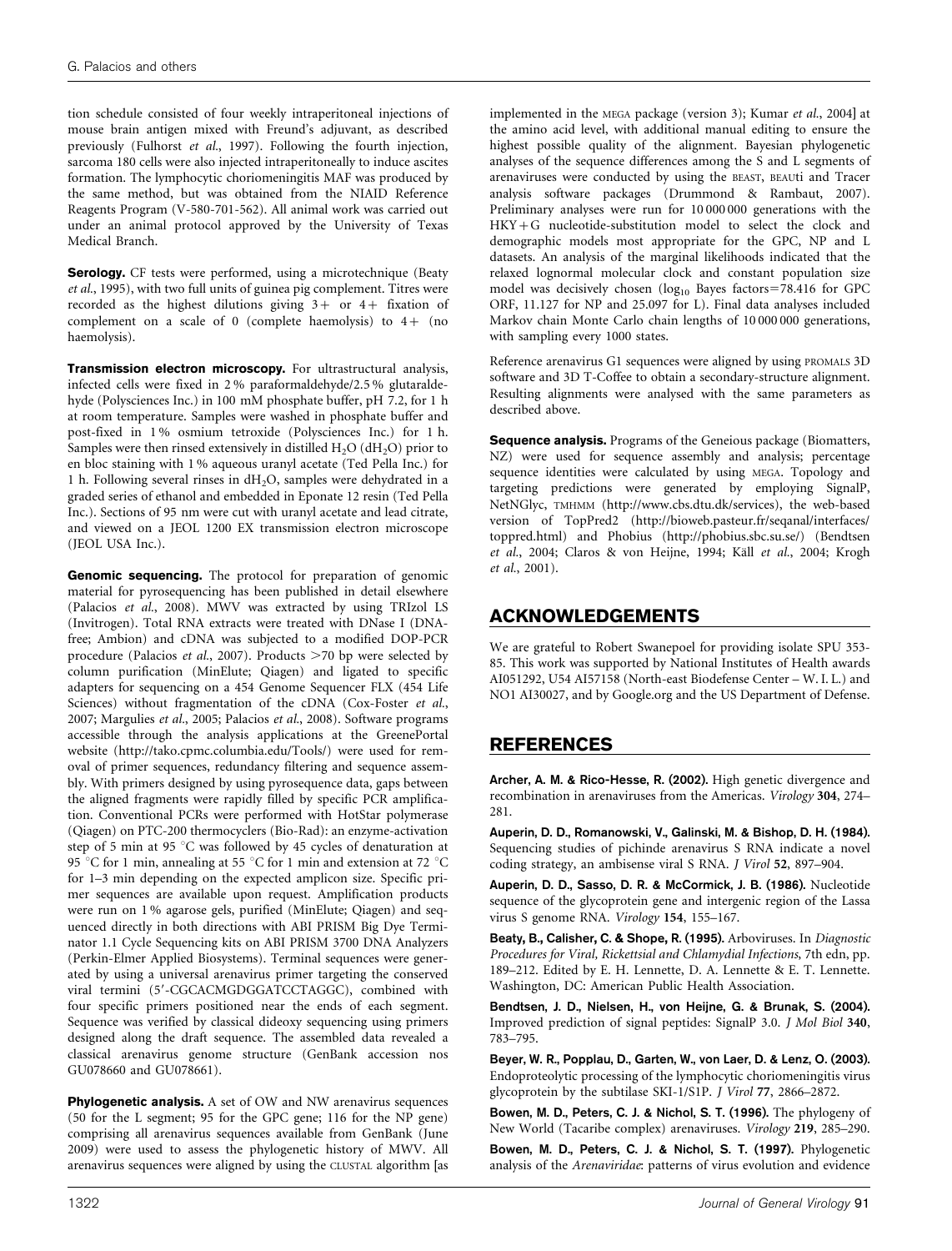for cospeciation between arenaviruses and their rodent hosts. Mol Phylogenet Evol 8, 301–316.

Bowen, M. D., Rollin, P. E., Ksiazek, T. G., Hustad, H. L., Bausch, D. G., Demby, A. H., Bajani, M. D., Peters, C. J. & Nichol, S. T. (2000). Genetic diversity among Lassa virus strains. J Virol 74, 6992–7004.

Briese, T., Paweska, J. T., McMullan, L. K., Hutchison, S. K., Street, C., Palacios, G., Khristova, M. L., Weyer, J., Swanepoel, R. & other authors (2009). Genetic detection and characterization of Lujo virus, a new hemorrhagic fever-associated arenavirus from southern Africa. PLoS Pathog 5, e1000455.

Buckley, S. M. & Casals, J. (1970). Lassa fever, a new virus disease of man from West Africa. 3. Isolation and characterization of the virus. Am J Trop Med Hyg 19, 680–691.

Burns, J. W. & Buchmeier, M. J. (1991). Protein–protein interactions in lymphocytic choriomeningitis virus. Virology 183, 620–629.

Burns, J. W. & Buchmeier, M. J. (1993). Glycoproteins of the arenaviruses. In The Arenaviridae, pp. 17–35. Edited by M. S. Salvato. New York: Plenum Press.

Cao, W., Henry, M. D., Borrow, P., Yamada, H., Elder, J. H., Ravkov, E. V., Nichol, S. T., Compans, R. W., Campbell, K. P. & Oldstone, M. B. (1998). Identification of a-dystroglycan as a receptor for lymphocytic choriomeningitis virus and Lassa fever virus. Science 282, 2079– 2081.

Capul, A. A., Perez, M., Burke, E., Kunz, S., Buchmeier, M. J. & de la Torre, J. C. (2007). Arenavirus Z–glycoprotein association requires Z myristoylation but not functional RING or late domains. J Virol 81, 9451–9460.

Charrel, R. N., de Lamballerie, X. & Fulhorst, C. F. (2001). The Whitewater Arroyo virus: natural evidence for genetic recombination among Tacaribe serocomplex viruses (family Arenaviridae). Virology 283, 161–166.

Charrel, R. N., de Lamballerie, X. & Emonet, S. (2008). Phylogeny of the genus Arenavirus. Curr Opin Microbiol 11, 362–368.

Claros, M. G. & von Heijne, G. (1994). TopPred II: an improved software for membrane protein structure predictions. Comput Appl Biosci 10, 685–686.

Cox-Foster, D. L., Conlan, S., Holmes, E. C., Palacios, G., Evans, J. D., Moran, N. A., Quan, P. L., Briese, T., Hornig, M. & other authors (2007). A metagenomic survey of microbes in honey bee colony collapse disorder. Science 318, 283–287.

Davis, D. (1962). Distribution patterns of southern African Muridae, with some of their fossil antecedents. Ann Cape Prov Mus 2, 56–76.

Delarue, M., Poch, O., Tordo, N., Moras, D. & Argos, P. (1990). An attempt to unify the structure of polymerases. Protein Eng 3, 461–467.

Downs, W. G., Anderson, C. R., Spence, L., Aitken, T. H. G. & Greenhall, A. H. (1963). Tacaribe virus, a new agent isolated from Artibeus bats and mosquitoes in Trinidad, West Indies. Am J Trop Med Hyg 12, 640–646.

Drummond, A. J. & Rambaut, A. (2007). BEAST: Bayesian evolutionary analysis by sampling trees. BMC Evol Biol 7, 214.

Eichler, R., Lenz, O., Strecker, T., Eickmann, M., Klenk, H. D. & Garten, W. (2004). Lassa virus glycoprotein signal peptide displays a novel topology with an extended endoplasmic reticulum luminal region. J Biol Chem 279, 12293–12299.

Emonet, S., Lemasson, J. J., Gonzalez, J. P., de Lamballerie, X. & Charrel, R. N. (2006). Phylogeny and evolution of Old World arenaviruses. Virology 350, 251–257.

Fulhorst, C. F., Bowen, M. D., Ksiazek, T. G., Rollin, P. E., Nichol, S. T., Kosoy, M. Y. & Peters, C. J. (1996). Isolation and characterization of Whitewater Arroyo virus, a novel North American arenavirus. Virology 224, 114–120.

Fulhorst, C. E., Bowen, M. D., Salas, R. A., de Manzione, N. M., Duno, G., Utrera, A., Ksiazek, T. G., Peters, C. J., Nichol, S. T. & other authors (1997). Isolation and characterization of pirital virus, a newly discovered South American arenavirus. Am J Trop Med Hyg 56, 548–553.

Ghiringhelli, P. D., Rivera-Pomar, R. V., Lozano, M. E., Grau, O. & Romanowski, V. (1991). Molecular organization of Junin virus S RNA: complete nucleotide sequence, relationship with other members of the Arenaviridae and unusual secondary structures. J Gen Virol 72, 2129–2141.

Gonzalez, J. P., McCormick, J. B., Saluzzo, J. F., Herve, J. P., Georges, A. J. & Johnson, K. M. (1983). An arenavirus isolated from wild-caught rodents (Pramys species) in the Central African Republic. Intervirology 19, 105–112.

Gonzalez, J. P., Sanchez, A. & Rico-Hesse, R. (1995). Molecular phylogeny of Guanarito virus, an emerging arenavirus affecting humans. Am J Trop Med Hyg 53, 1-6.

Gonzalez, J. P., Bowen, M. D., Nichol, S. T. & Rico-Hesse, R. (1996). Genetic characterization and phylogeny of Sabia´ virus, an emergent pathogen in Brazil. Virology 221, 318–324.

Hui, E. K., Barman, S., Yang, T. Y. & Nayak, D. P. (2003). Basic residues of the helix six domain of influenza virus M1 involved in nuclear translocation of M1 can be replaced by PTAP and YPDL late assembly domain motifs. J Virol 77, 7078–7092.

lapalucci, S., Lopez, N. & Franze-Fernandez, M. T. (1991). The 3' end termini of the Tacaribe arenavirus subgenomic RNAs. Virology 182, 269–278.

Joazeiro, C. A., Wing, S. S., Huang, H., Leverson, J. D., Hunter, T. & Liu, Y. C. (1999). The tyrosine kinase negative regulator c-Cbl as a RING-type, E2-dependent ubiquitin-protein ligase. Science 286, 309– 312.

Johnson, K. M., Wiebenga, N. H., Mackenzie, R. B., Kuns, M. L., Tauraso, N. M., Shelokov, A., Webb, P. A., Justines, G. & Beye, H. K. (1965). Virus isolations from human cases of hemorrhagic fever in Bolivia. Proc Soc Exp Biol Med 118, 113–118.

Käll, L., Krogh, A. & Sonnhammer, E. L. (2004). A combined transmembrane topology and signal peptide prediction method. J Mol Biol 338, 1027–1036.

Krogh, A., Larsson, B., von Heijne, G. & Sonnhammer, E. L. (2001). Predicting transmembrane protein topology with a hidden Markov model: application to complete genomes. J Mol Biol 305, 567–580.

Kumar, S., Tamura, K. & Nei, M. (2004). MEGA3: integrated software for molecular evolutionary genetics analysis and sequence alignment. Brief Bioinform 5, 150–163.

Lenz, O., ter Meulen, J., Feldmann, H., Klenk, H. D. & Garten, W. (2000). Identification of a novel consensus sequence at the cleavage site of the Lassa virus glycoprotein. J Virol 74, 11418–11421.

Lenz, O., ter Meulen, J., Klenk, H. D., Seidah, N. G. & Garten, W. (2001). The Lassa virus glycoprotein precursor GP-C is proteolytically processed by subtilase SKI-1/S1P. Proc Natl Acad Sci U S A 98, 12701– 12705.

Lisieux, T., Coimbra, M., Nassar, E. S., Burattini, M. N., de Souza, L. T. M., Ferreira, I. B., Rocco, I. M., da Rosa, A. P. A. T., Vasconcelos, P. F. C., Pinheiro, F. P. & other authors (1994). New arenavirus isolated in Brazil. Lancet 343, 391–392.

Margulies, M., Egholm, M., Altman, W. E., Attiya, S., Bader, J. S., Bemben, L. A., Berka, J., Braverman, M. S., Chen, Y. J. & other authors (2005). Genome sequencing in microfabricated high-density picolitre reactors. Nature 437, 376–380.

Meunier, D. Y., McCormick, J. B., Georges, A. J., Georges, M. C. & Gonzalez, J. P. (1985). Comparison of Lassa, Mobala, and Ippy virus reactions by immunofluorescence test. Lancet 1, 873–874.